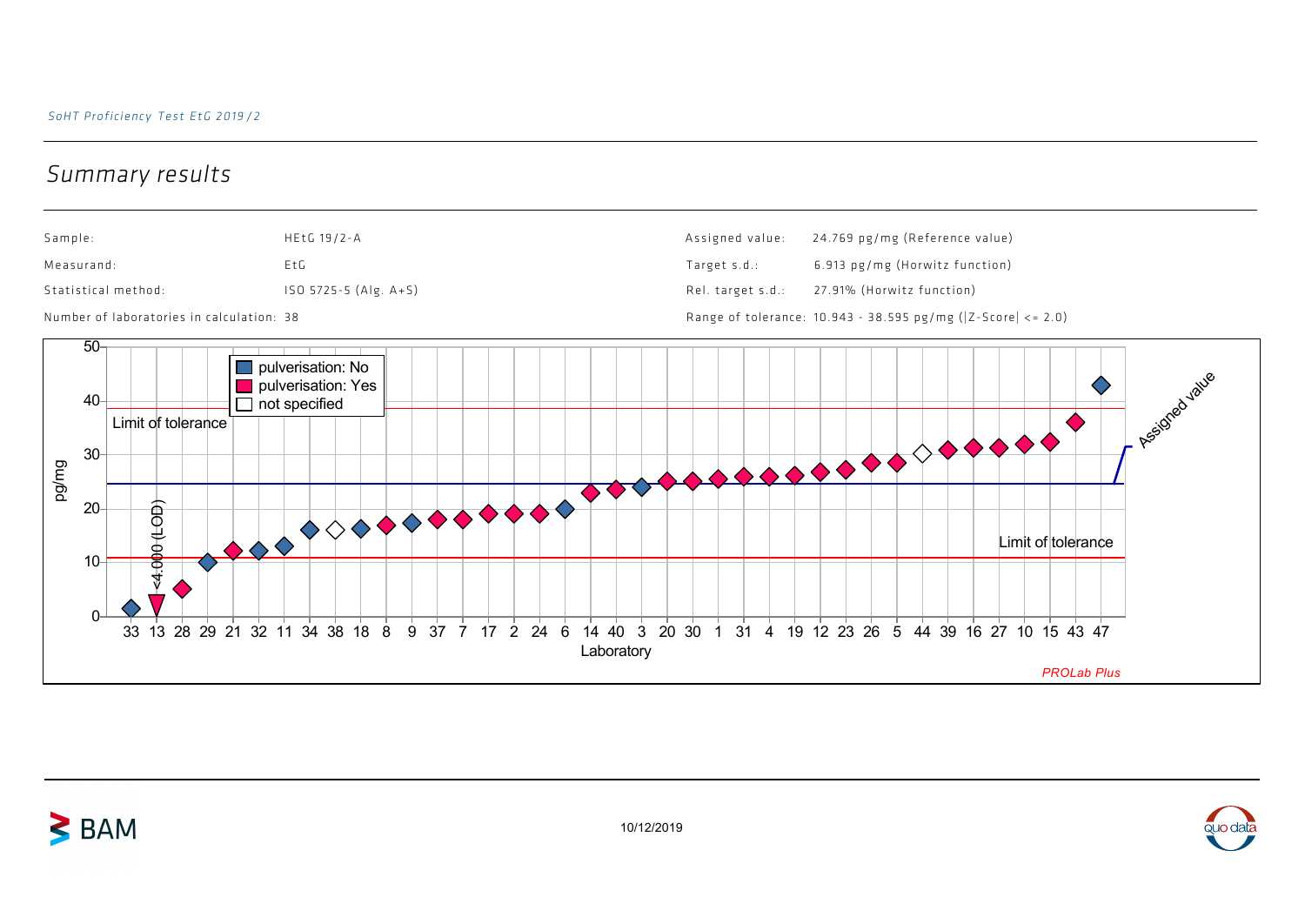## Summary results

 $\geq$  BAM





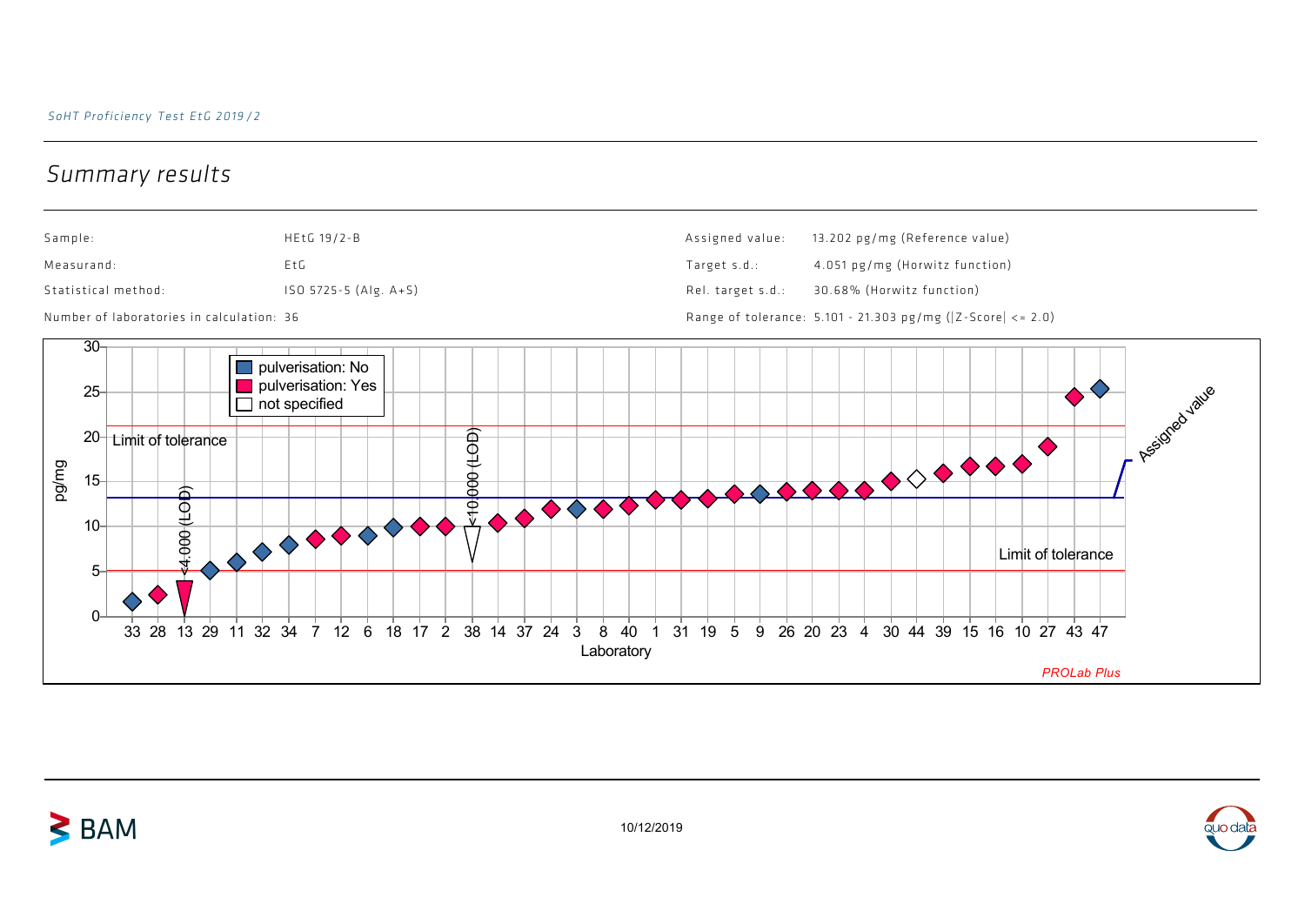## Summary results

 $\geq$  BAM